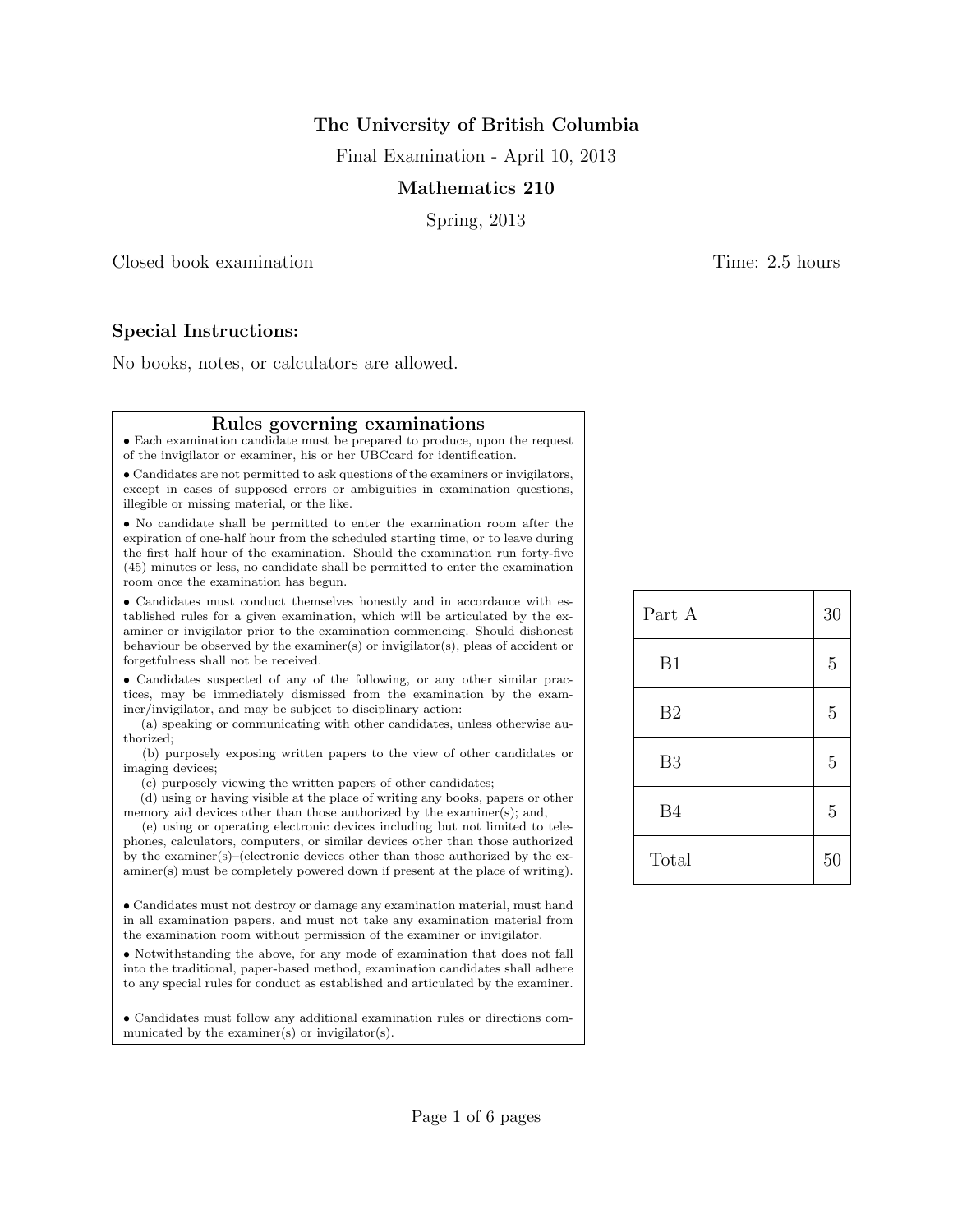### Instructions:

- Do all fifteen questions in part A, each worth 2 points.
- Do all four questions in part B, each worth 5 points.
- total 50 marks.
- Justify all answers.
- Write your answers in booklets.

## Part A: do all fifteen questions, each worth 2 marks

A1. [2marks] What is the output of the following MATLAB commands?

 $A = zeros(2,3);$  $A(1,:) = 1:3;$  $A(2,1) = 6;$ A

A2. [2] Calculate the Jacobian matrix of the system

$$
f_1(x_1, x_2) = \sin(x_1 x_2)
$$
  

$$
f_2(x_1, x_2) = e^{x_1 x_2} - x_1^2
$$

## A3. [2] Consider the scalar, autonomous DE below

$$
\frac{du}{dt} = u^2 - u^3
$$

with  $u(0) = 2$ . Approximate  $u(0.2)$  using two steps of Euler's method with time step  $k = 0.1$ . It is not necessary to simplify your answer.

A4. [2] Consider the function

$$
f(x) = 1 - 3x + x^3
$$

which is known to have a root  $x \in [0,1]$ . What is the estimate of the root obtained after one Newton step beginning at initial guess  $x = 1/2$ ?

A5. [2] Consider the function

$$
f(x) = 1 - 3x + x^3
$$

which is known to have a root  $x \in [0, 1]$ . Beginning with this interval, do two steps of the bisection method. After these steps, what interval is guaranteed to have the root?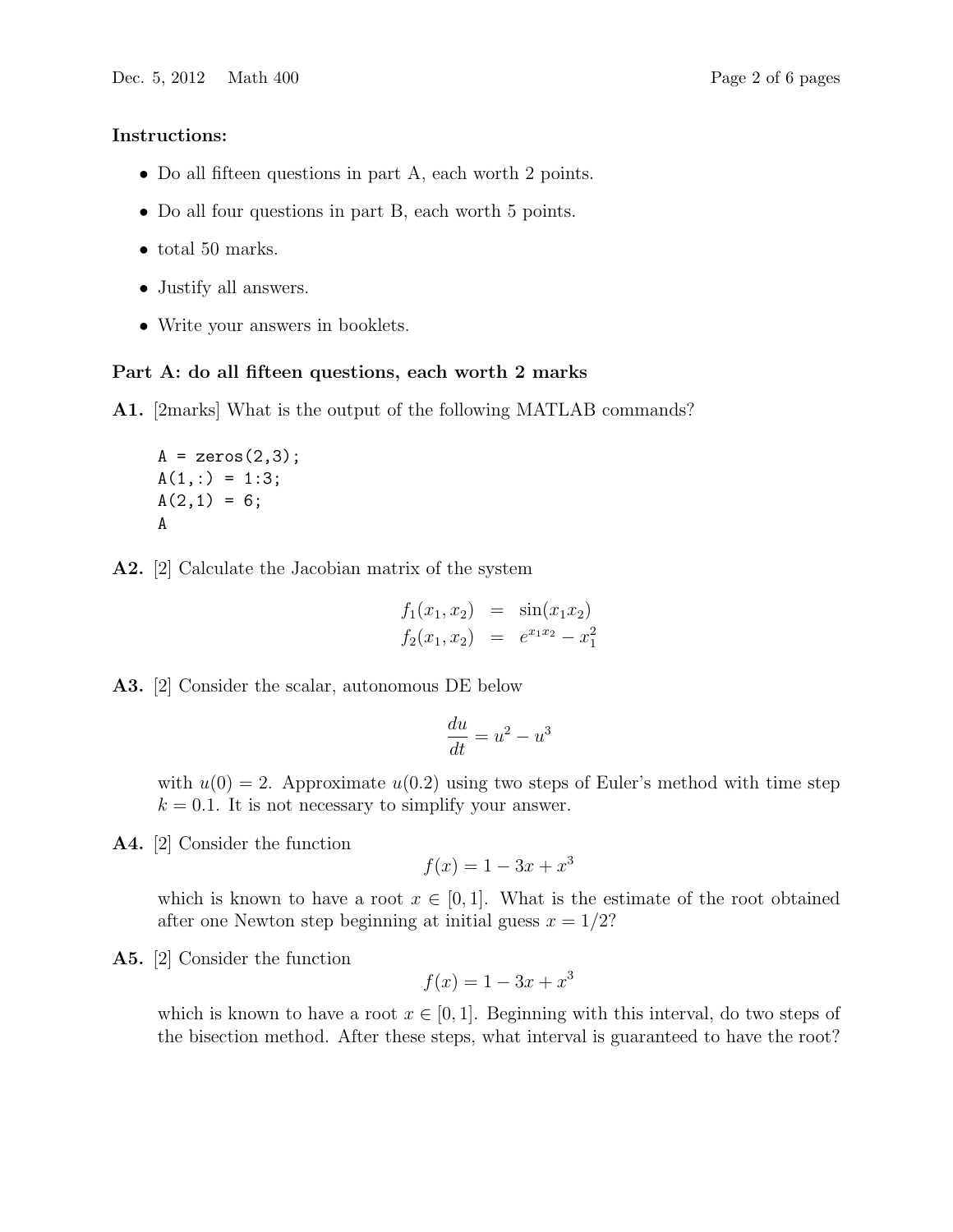A6. [2] Bob is writing a MATLAB code that is supposed to implement Newton's method to find a root of

$$
f(x) = \cos(x) - x^2.
$$

His script is given below:

```
tol = 1e-6;res = 2*tol;while res > tol
   x = x - (\cos(x) - x^2)/(-\sin(x) - 2*x);end
```
Bon is frustrated because his script never ends. Add an additional line to Bob's script so that it finishes properly.

A7. [2] Bob is writing a MATLAB function to input to ode45 to solve the DE system below:

$$
\frac{dx}{dt} = x^3y + x
$$
  

$$
\frac{dy}{dt} = x^2 + y^2.
$$

His function file Bobf.m is given below:

```
function rhs = Bobf(xy);
x = xy(1);y = xy(2);
rhs(1) = x^3*y+x;rhs(2) = x^2 + y^2;
end
```
What is the output to the command  $Bobf([2 3]')$ ?

- A8. [2] When Bob inputs the function file in the question above into ode45, it does not behave correctly. What two modifications should be made to his function?
- A9. [2] Bob is trying to use Maple to solve a scalar autonomous DE with a right hand side function  $f(u)$  that he has previously defined. He begins to enter the commands to do this with the line

 $de = diff(u(t), t) = f(u(t));$ 

but gets the result false from this command. Help Bob by telling him how to fix this line so that it will function properly.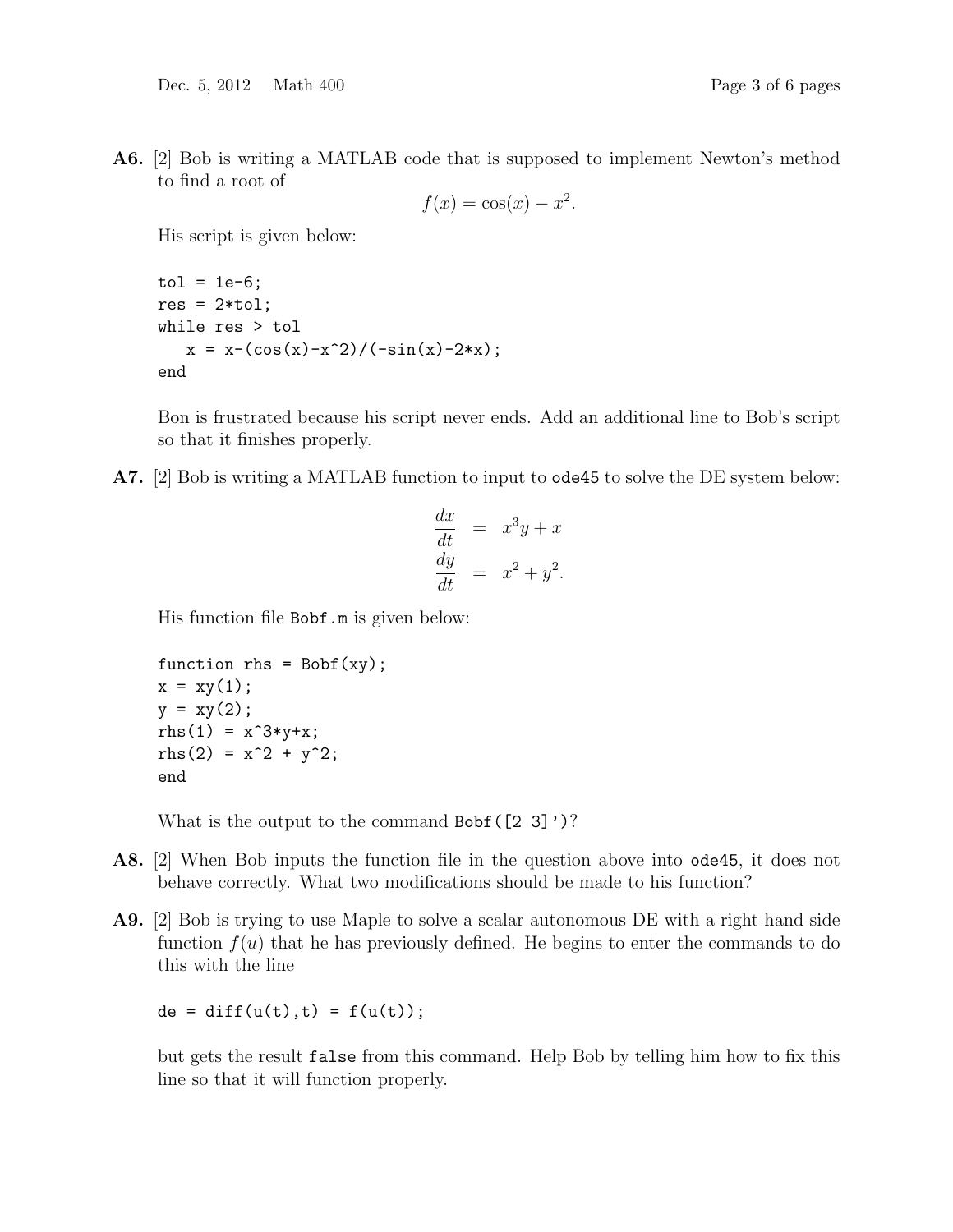Dec. 5, 2012 Math 400 Page 4 of 6 pages

A10. [2] The scalar autonomous DE

$$
\frac{dx}{dt} = f(x)
$$

is known to have an equilibrium point at  $x = 2$ . The quadratic Taylor polynomial approximation to  $f(x)$  based at  $x = 2$  is given below:

$$
T_2(x) = -\frac{1}{2}(x-2) + \frac{1}{6}(x-1)^2.
$$

Is the fixed point stable? Justify briefly.

A11. [2] The scalar iterative map

$$
x^{(n+1)} = f(x^{(n)})
$$

is known to have a fixed point at  $x = 1$ . The quadratic Taylor polynomial approximation to  $f(x)$  based at  $x = 1$  is given below:

$$
T_2(x) = 1 + (x - 1) + \frac{1}{4}(x - 1)^2.
$$

Is the fixed point stable? Justify briefly.

- **A12.** [2] Euler's method is used on a DE problem from initial conditions at  $t = 0$  to an approximate value at  $t = 1$ . The exact solution to the problem is known and the error in the approximation when  $N = 100$  time steps of size  $k = 0.01$  are used is  $4.2317e - 4$ . What would you expect the error to be (approximately) if  $N = 200$  steps of size  $k = 0.005$  were used? Justify briefly.
- A13. [2] Show that

$$
\left(1 + \frac{x}{n}\right)^n \le e^x
$$

for all  $x > 0$  and all positive integers n.

**A14.** [2] Consider applying Euler's method to approximate  $u(t)$  that satisfies

$$
\frac{du}{dt} = -10u
$$

with  $u(0) = 1$ . The exact solution is  $u(t) = e^{-10t}$ . What values of the time step k for Euler's method match the solution for large time, that is satisfy

$$
\lim_{n \to \infty} U^{(n)} = 0,
$$

where  $U^{(n)}$  is the Euler approximation of  $u(nk)$ ?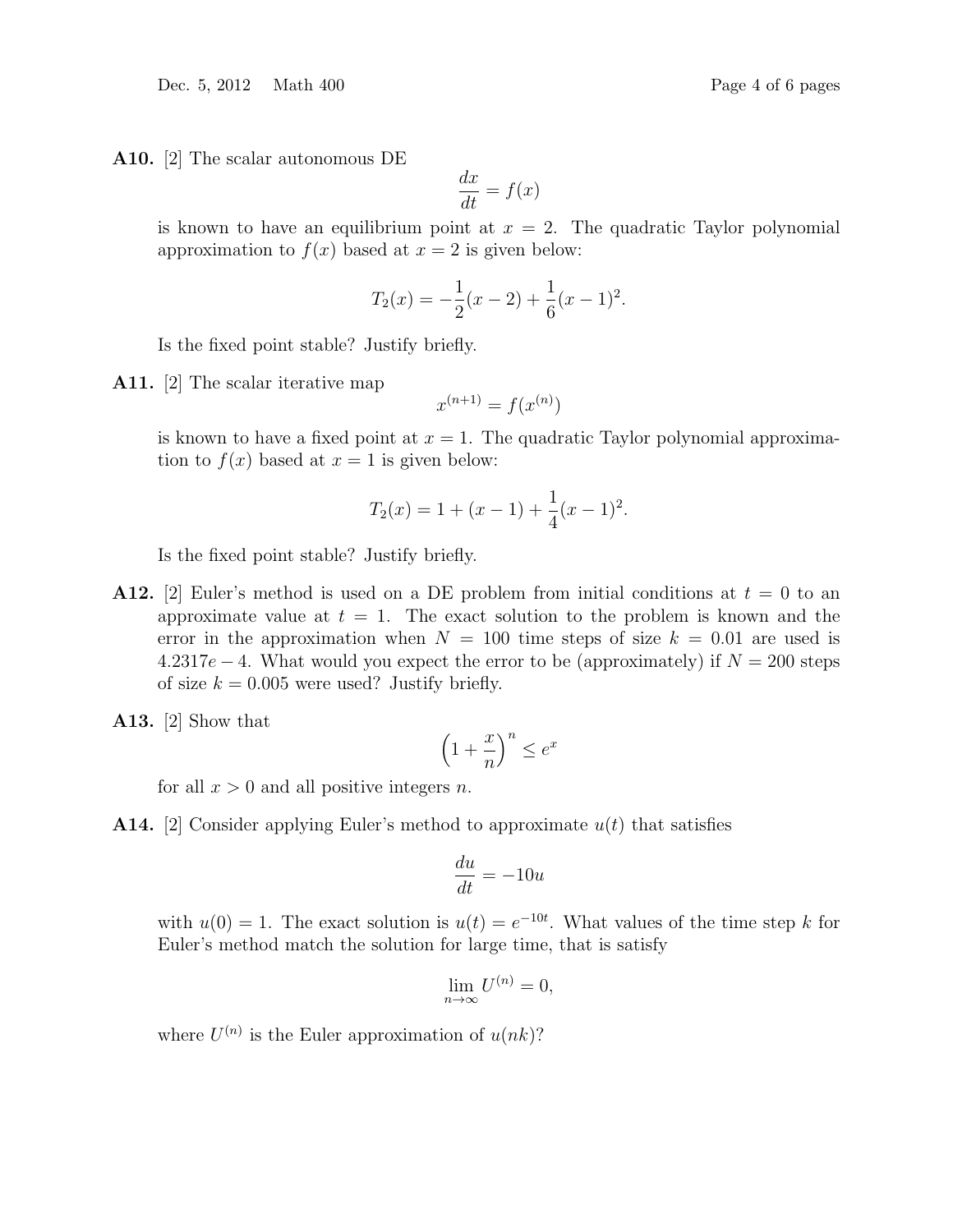**A15.** [2] The eigenanalysis of a random walk transition mateix  $P$  is performed using the MATLAB command  $[T D] = eig(P)$  which gives the following results:

|  | 0.6666 | 0.7071    | 0.7071    |
|--|--------|-----------|-----------|
|  | 0.6666 | 0.0000    | $-0.7071$ |
|  | 0.3333 | $-0.7071$ | 0.0000    |
|  |        |           |           |
|  | 1.0000 | 0.0000    | 0.0000    |
|  | 0.0000 | 0.5000    | 0.0000    |
|  | 0.0000 | 0.0000    | 0.3333    |
|  |        |           |           |

From this information, determine

 $\lim_{n\to\infty} P^n[1,0,0]^T.$ 

## Part B: do all four questions, each worth 5 points

**B1.** A random walk transition matrix  $P$  is given below

$$
P = \begin{bmatrix} 1/3 & 1/3 & 1/2 \\ 1/3 & 1/2 & 1/4 \\ 1/3 & 1/6 & 1/4 \end{bmatrix}
$$

Some MATLAB computations with P determine that

$$
P^{4} \approx \begin{bmatrix} 0.3754 & 0.3744 & 0.3753 \\ 0.3744 & 0.3763 & 0.3740 \\ 0.2502 & 0.2493 & 0.2507 \end{bmatrix} \text{ and } P^{25} \approx \begin{bmatrix} 0.3750 & 0.3750 & 0.3750 \\ 0.3750 & 0.3750 & 0.3750 \\ 0.2500 & 0.2500 & 0.2500 \end{bmatrix}
$$

- (a) [2] If the system begins (time 0) in state 1, how likely is it that it will be in state 3 at time 1?
- (b) [1] If the system begins in state 1, what state is it most likely to be in at time 4?
- (c) [1] What is your estimate of the probability of being in state 1 after many iterations no matter where you start from?
- (d) [1] What MATLAB computation would you do to be more confident in your answer to part (c) above?